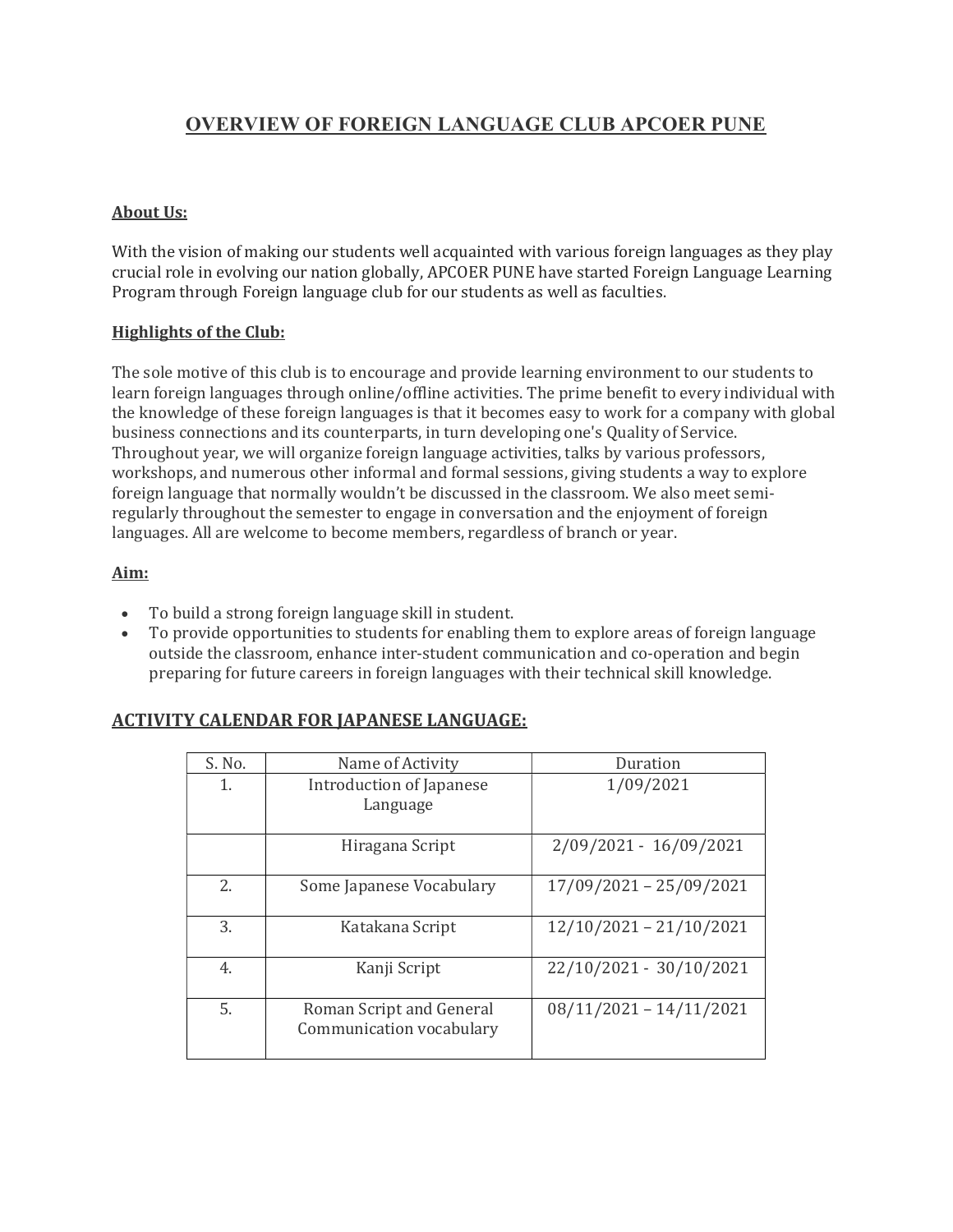#### LIST OF ACTIVITIES FOR FOREIGN LANGUAGE:

| S.NO. | <b>NAME OF THE ACTIVITY</b>  | <b>SKILL IMPROVEMENT</b>         |
|-------|------------------------------|----------------------------------|
| 1.    | Own topic presentation       | Removal of stage fear, hesitancy |
| 2.    | Extempore                    | Thinking, Speaking               |
| 3.    | Group discussion             | Listening, Thinking, Speaking    |
| 4.    | Debate                       | Listening, Thinking, Speaking    |
| 5.    | Technical topic presentation | Thinking, Speaking               |
| 6.    | Role play                    | Thinking, Speaking               |
| 7.    | Mock interview               | Listening, Thinking, Speaking    |

### Free Online Learning Sites:

- Alison: Alison is one of the world's largest free learning platforms for education and skills training. It is a for-profit social enterprise dedicated to making it possible for anyone, to study anything, anywhere, at any time, for free online, at any subject level. Through our mission we are a catalyst for positive social change, creating opportunity, prosperity, and equality for everyone. https://alison.com/
- Cursa: Cursa was developed with the goal of helping people find free courses more easily, because there are many good and free content, but many people are not aware of this. https://cursa.app/en/
- Open Learn: Open Learn the home of free learning from The Open University. Are you looking for a new topic to explore, or want to dig deeper into something you've already discovered? Whether it's a 60-second animated video or a 24-hour course you are after, you will find it on OpenLearn for free. https://www.open.edu/openlearn/free-courses/full-catalogue
- Duolingo: Not only is Duolingo useful when learning a new language, it's fun and addictive. This service takes a game-like approach to learning and offers apps for iOS, Windows Phone and Android. To get started, you create a profile and either launch a beginner's course, or take a test to move into an advanced lesson (if you already know the basics). Duolingo is one of the "pure" free services that promises it'll be free forever. https://www.duolingo.com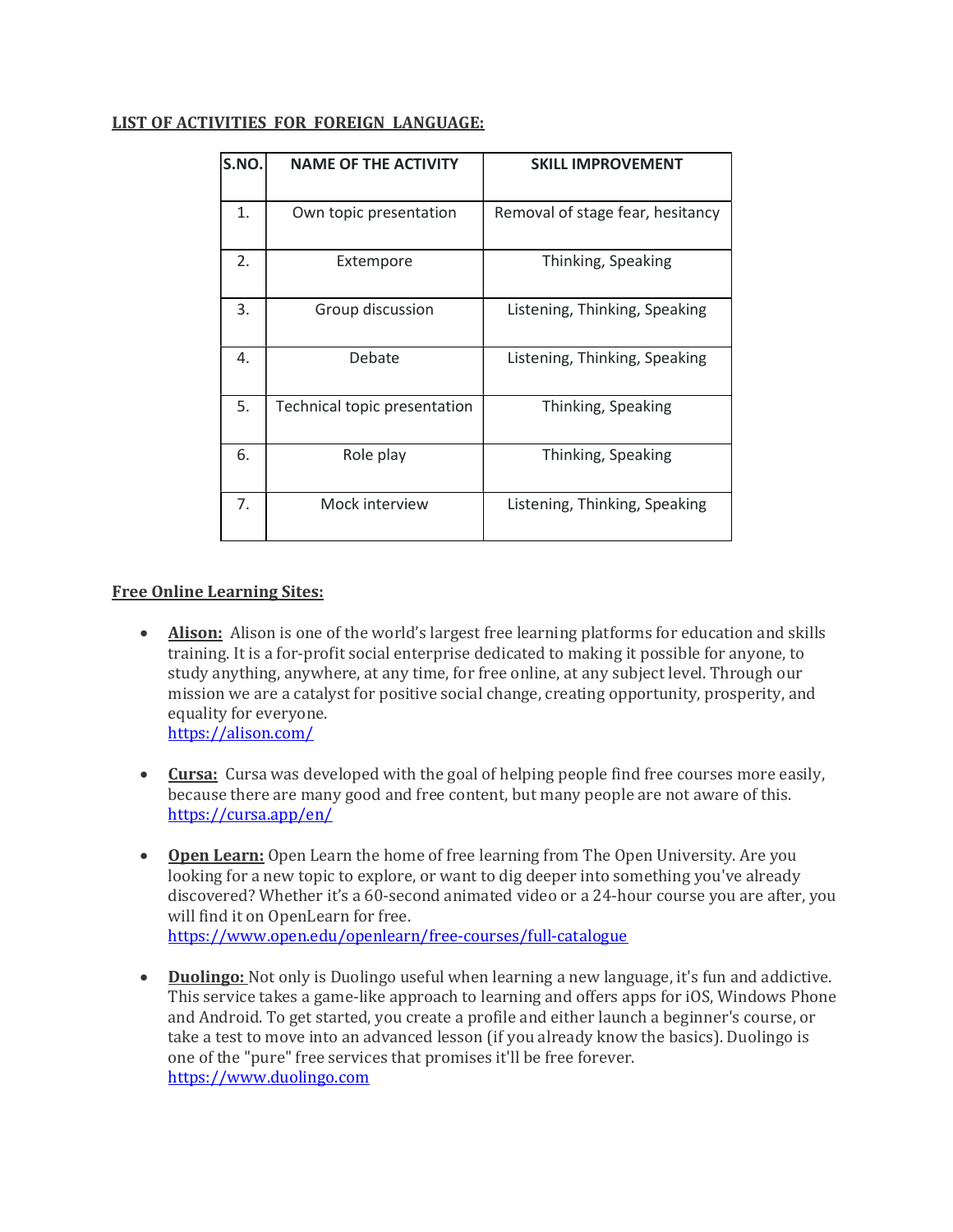- **Memrise:** Memrise offers you a more practical option for learning memory cards with your "mems". You can use the maps provided by Memrise and other users, or you can create your own mnemonic devices by composing and searching for images for your own maps. In a way, repetition doesn't seem so repetitive when you can turn all your memory cards into irreverent memes and personal jokes designed for you and your own brain. https://app.memrise.com/home/
- LearnaLanguage.com: Learnalanguage.com is a website with links to comprehensive resources in and in 19 different languages. You can learn more than 1,400 words for free in your target language with their vocabulary lists and verb conjugation tables. Above all, there is much more free learning in the nine languages in which they maintain their own courses in the web https://www.learnalanguage.com/
- **EdX:** EdX offers free online language courses to learn English, Mandarin, Spanish, Italian, Japanese and more. Whether you are learning languages online in order to study or work abroad or simply want to explore different cultures, you will find courses to help you on your way. https://learning.edx.org/

Job Opportunities after Learning Foreign Languages: Academic qualifications and adequate proficiency in foreign languages is the key that opens a more large-scale door for a career in vital sectors.

- $\triangleright$  It includes tourism, diplomatic services, embassies, journalism, mass communication, public relations, entertainment, arts, publishing, interpretation and translation, and federal and international organizations.
- $\triangleright$  It also affords the opportunity of working with multinationals corporations (MNCs) and specialized governmental agencies.
- $\triangleright$  India is the third fastest-growing economy in the world.
- $\triangleright$  India's high expectations will expand the business and bilateral trade links with many countries in Europe, Africa, Latin America, and Asia in the coming years.
- $\triangleright$  India's high expectations will expand the business and bilateral trade links with many countries in Europe, Africa, Latin America, and Asia in the coming years.

### Job opportunities and Salaries:

| Type of Jobs              | About the Jobs                                                                                                                                                         | <b>Fresher Salary</b>                                                                           |  |
|---------------------------|------------------------------------------------------------------------------------------------------------------------------------------------------------------------|-------------------------------------------------------------------------------------------------|--|
| <b>Freelance Projects</b> | You can take up freelance projects from<br>online websites like Elance, Up work etc.<br>where you will be asked to translate<br>scripts or perform other related tasks | Person can earn 50,000<br>to 60,000 per assignment<br>and senior person earn<br>more than that. |  |
| <b>Embassy or UN</b>      | United Nations and Embassy of different<br>countries also hire industries who can<br>speak foreign languages for different<br>functionalities                          | Rs. 10,000 to Rs. 40,000<br>per month                                                           |  |
| Social Media Roles        | Social media is universal and there are                                                                                                                                | Rs. 20,000 to Rs. 35,000                                                                        |  |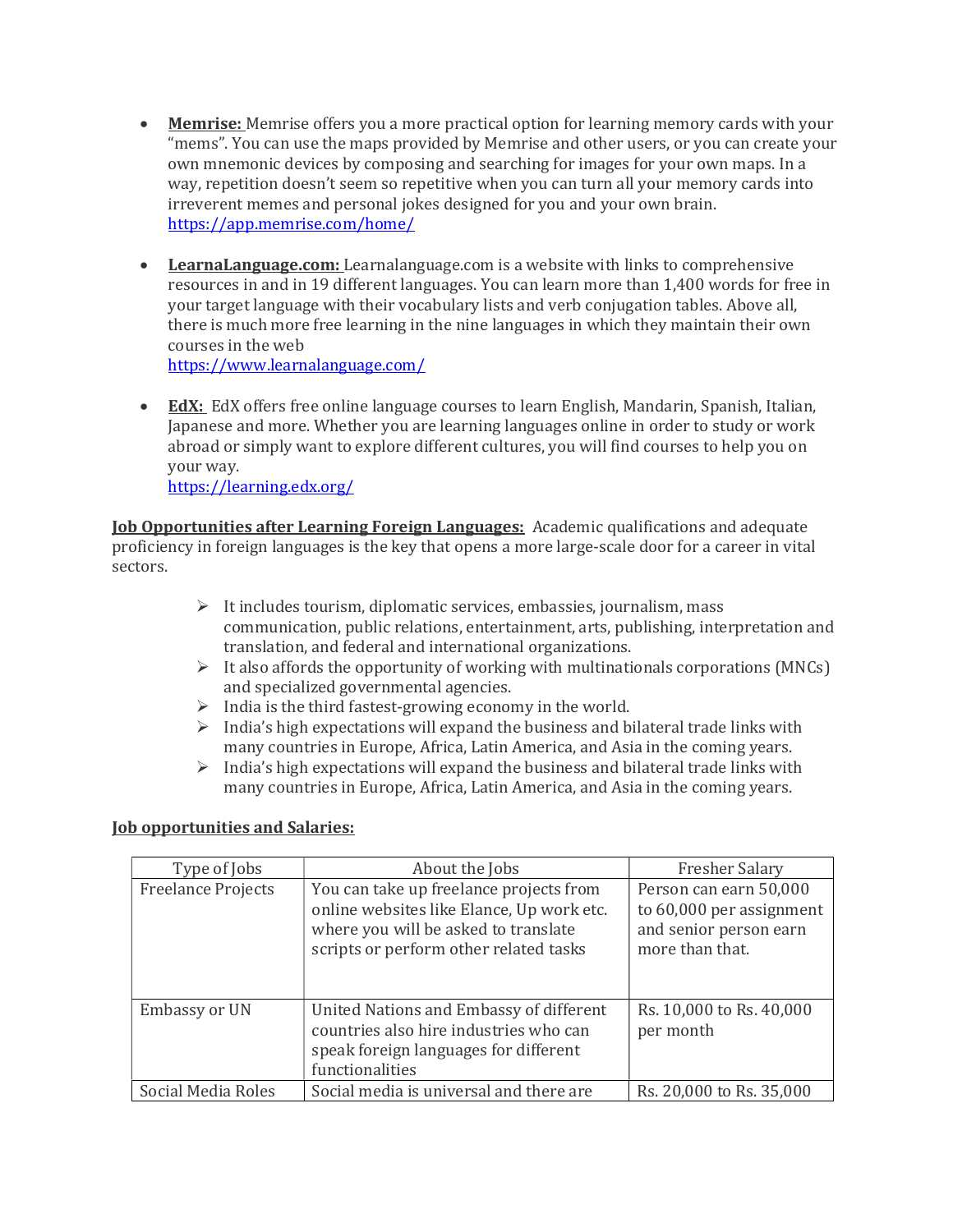|                                                 | various jobs that require you to translate |                                          |                          |
|-------------------------------------------------|--------------------------------------------|------------------------------------------|--------------------------|
|                                                 |                                            | social media campaigns or other posts    | per month                |
|                                                 |                                            | from or to the foreign language          |                          |
| Teaching                                        | (i)                                        | Foreign language instructor in           | Rs. 10,000 to Rs. 50,000 |
|                                                 |                                            | any educational institution.             | per month                |
|                                                 | (ii)                                       | Corporate trainer                        |                          |
|                                                 | (iii)                                      | Visiting or Guest Faculty,               |                          |
|                                                 |                                            | Lecturer or Assistant                    |                          |
|                                                 |                                            | professor in any College or              |                          |
|                                                 |                                            | University                               |                          |
|                                                 | (iv)                                       | Teacher in School                        |                          |
|                                                 | (v)                                        | Tutor                                    |                          |
|                                                 | (vi)                                       | Online tutoring.                         |                          |
| Data Entry and other                            |                                            | These jobs require you to take up jobs   | Rs. 30,000 to Rs. 50,000 |
| IT jobs                                         | where you have to deal with clients who    |                                          | per month                |
|                                                 | speak a specific foreign language or       |                                          |                          |
|                                                 | clients form a particular country.         |                                          |                          |
|                                                 | Therefore communication and basic          |                                          |                          |
|                                                 |                                            | writing skill are a must.                |                          |
| <b>TEP</b><br>(i) Translator (ii) Editing (iii) |                                            | Rs. 10,000 to Rs. 50,000                 |                          |
|                                                 | Proofreading.                              |                                          | per month                |
| Travel & Tourism                                |                                            | Tour Guide, Attendant to hotels, holiday | Rs. 30,000 to Rs. 50,000 |
|                                                 | consultant, etc                            |                                          | per month                |
| Traveling                                       |                                            | Transport officer, Cruise Ship Jobs,     | Rs. 50,000 to Rs.        |
|                                                 | logistics, Flight steward or Air hostess,  |                                          | 1,00,000 per month       |
|                                                 | Pilots, and more.                          |                                          |                          |
|                                                 |                                            |                                          |                          |

For More Information Contact:

 Dr Rashmi Kenvat FLC Coordinator Contact: 8149932792

For more please visit our college website http://www.abmspcoerpune.org/.